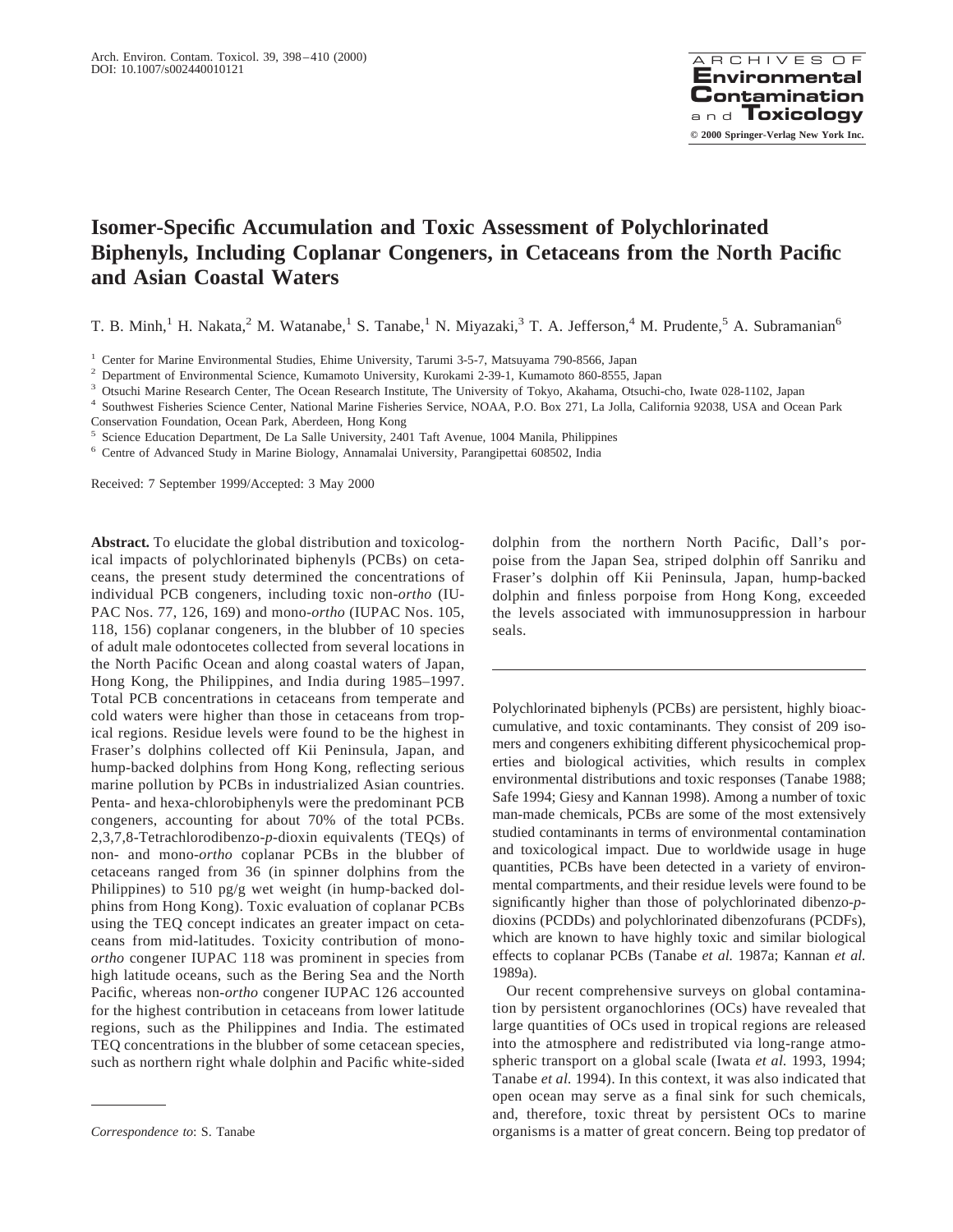

**Fig. 1.** Map showing geographical sampling locations of cetaceans from the North Pacific and Asian coastal waters. Values in parentheses indicate number of samples analyzed

marine food chain, marine mammals, particularly cetaceans, are considered to be the most vulnerable animals to the long-term toxic effects by persistent OCs (Tanabe and Tatsukawa 1992; Colborn and Smolen 1996). Elevated concentrations of PCBs, including highly toxic coplanar congeners, have been reported in tissues of marine mammals and birds, and these levels have been suspected to be linked to a series of mass mortalities of marine mammals that occurred during the last decade. The linkage of elevated PCB residues and disease includes the epizootic in harbor seals from the Baltic Sea and the North Sea (Heide-Jorgesen *et al.* 1992; Storr-Hansen and Spliid 1993), beluga whales from the St. Lawrence River (Martineau *et al.* 1987), diseased striped dolphins from the Mediterranean Sea (Kannan *et al.* 1993; Aguilar and Borrell 1994), and embryonic abnormalities in waterbirds from the Great Lakes (Yamashita *et al.* 1993). Chronic exposure to toxic man-made chemicals, particularly coplanar PCBs and butyltin compounds, may be responsible for immunosuppression in these marine mammals (Swart *et al.* 1994; Ross *et al.* 1995; Kannan *et al.* 1993, 1997, 1998). Despite numerous studies of the status of contamination and biological effects of PCBs, knowledge of their distribution, fate, and toxicological impacts on a global scale is scarce. Moreover, little is known about PCB isomer accumulation and TEQs of coplanar congeners in cetaceans in a wide geographical range, such as the North Pacific Ocean and Asian coastal waters, particularly the tropical region.

In this study, we report the concentrations of individual PCB congeners and their 2,3,7,8-tetrachlorodibenzo-*p*-dioxin equivalents (TEQs) in 10 species of adult male odontoceti cetaceans collected from various locations in the North Pacific and along coastal waters of Japan, the Philippines, and India. The present study aims to understand isomer-specific bioaccumulation of PCBs in the blubber of various species of odontoceti cetaceans from different locations in the North Pacific and Asian coastal waters and to evaluate possible toxicological impacts of highly toxic coplanar biphenyls on cetaceans in a global scale.

### **Materials and Methods**

Blubber samples were taken from 10 species of adult male odontoceti cetaceans collected from different locations of the North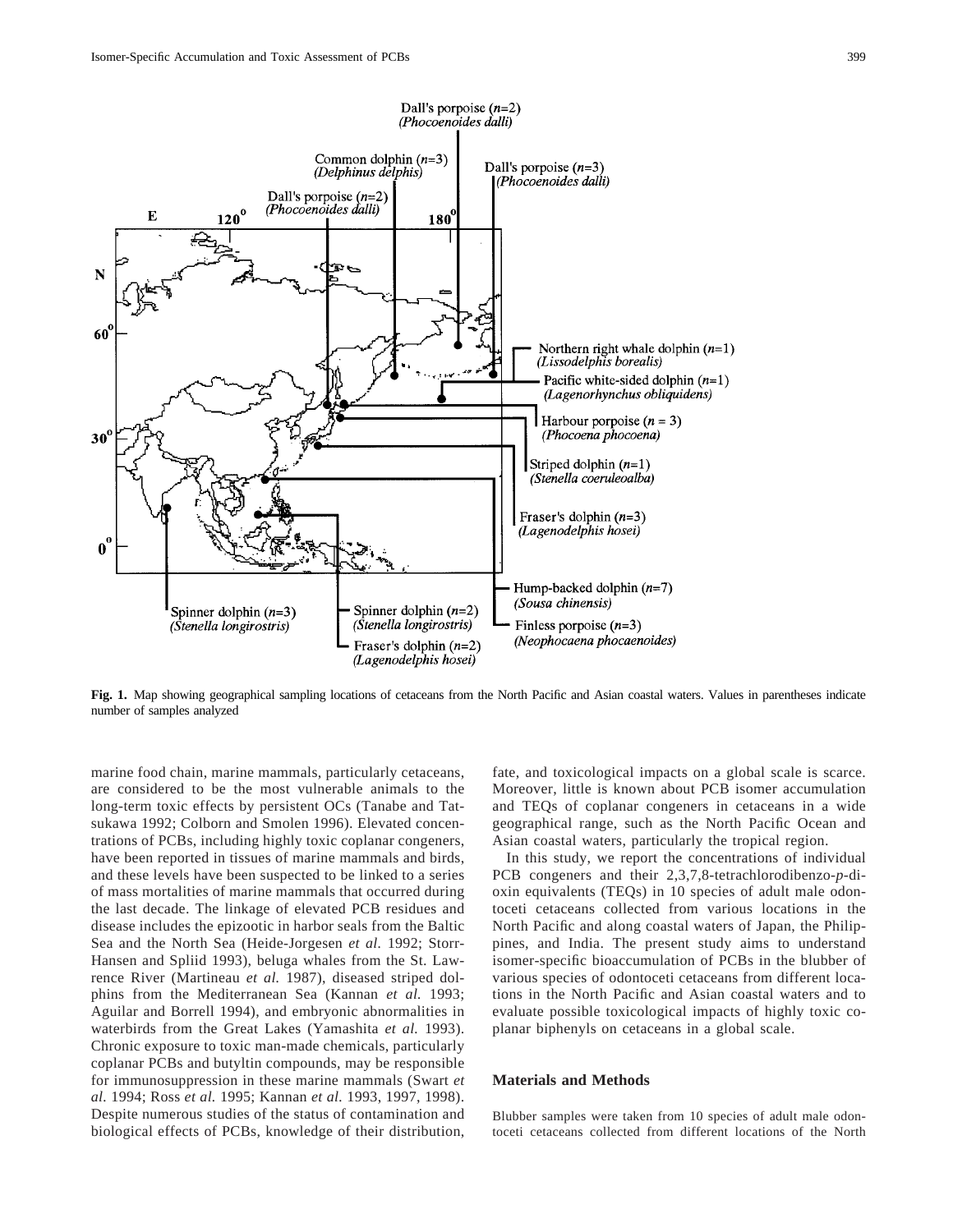|                                                                                                                                |                              | Survey   |   | Total PCBs          | Total TEOs       |                                 |
|--------------------------------------------------------------------------------------------------------------------------------|------------------------------|----------|---|---------------------|------------------|---------------------------------|
| Species                                                                                                                        | Location                     | Year     | n | ug'g wet weight)    | pg/g wet weight) | Reference                       |
| Dall's porpoise                                                                                                                | Bering Sea                   | 985      |   | $13(11-14)^t$       | 82               | present study                   |
| Dall's porpoise                                                                                                                | Northeastern North Pacific   | .987     |   | $19(16 - 21)$       | $\overline{50}$  | present study                   |
| Common dolphin                                                                                                                 | Northwestern North Pacific   | 987      |   | $22(19-26)$         | $\Xi$            | present study                   |
| Harbor porpoise                                                                                                                | Hokkaido, Japan              | 993      |   | $8.0(4.1 - 12)$     | 100              | present study                   |
| Dall's porpoise                                                                                                                | Japan Sea                    | 989      |   | $34(33-34)$         | 290              | present study                   |
| Northern right whale dolphin                                                                                                   | Northern North Pacific       | 991      |   | $\overline{30}$     | $\overline{190}$ | present study                   |
| Pacific white-sided dolphin                                                                                                    | Northern North Pacific       | 991      |   | 27                  | 240              | present study                   |
| Striped dolphin                                                                                                                | Off Sanriku, Japan           | 992      |   | 57                  | 280              | present study                   |
| Fraser's dolphin                                                                                                               | Off Kii Peninsula, Japan     | 991      |   | $51(45 - 57)$       | 400              | present study                   |
| Hump-backed dolphin                                                                                                            | Hong Kong                    | 993-1997 |   | $31(13 - 50)$       | 510              | present study                   |
| Finless porpoise                                                                                                               | Hong Kong                    | 993-1997 |   | $20(5.9 - 48)$      | 400              | present study                   |
| Spinner dolphin                                                                                                                | Mindanao Sea, Philippines    | 996      |   | $2.5(2.4-2.6)$      | 36               | present study                   |
| Fraser's dolphin                                                                                                               | Mindanao Sea, Philippines    | 996      |   | $6.2(3.8 - 8.6)$    | 45               | present study                   |
| Spinner dolphin                                                                                                                | Bay of Bengal, India         | 990      |   | $2.2(1.6-3.0)$      | 69               | present study                   |
| Dall's porpoise                                                                                                                | Northern North Pacific       | 980-1985 |   | 8.6 (1.0–18)        | 6                | (1989a)<br>Kannan et al.        |
| Finless porpoise                                                                                                               | Seto Inland Sea, Japan       | 985      |   | 320                 | 1,400            | (1989a)<br>Kannan et al.        |
| Baird's beaked whale                                                                                                           | Pacific coast of Japan       | 985      |   | $2.3(1.8-2.8)$      | 55               | (1989a)<br>Kannan et al.        |
| Killer whale                                                                                                                   | Pacific coast of Japan       | 986      |   | 370 (350-410)       | 2,800            | Kannan et al. (1989a)           |
| Harbor porpoise                                                                                                                | <b>Black Sea</b>             | 993      |   | $22(13-34)$         | 170              | Tanabe et al. (1997)            |
| Striped dolphin                                                                                                                | Sea<br>Western Mediterranean | 990      |   | 390 (94-670)        |                  | Kannan et al. (1993)            |
| Bottlenose dolphin                                                                                                             | Italian coastal waters       | 992      |   | 590 (90-1,400)      | 3,300<br>2,500   | Corsolini et al. $(1995)$       |
| Risso's dolphin                                                                                                                | Italian coastal waters       | 992      |   | 320 (20-610)        | 3,100            | Corsolini et al. $(1995)$       |
| Harbor porpoise                                                                                                                | Puck Bay, Baltic Sea         | 989-1990 |   | $31(23-42)$         | 160              | Falandysz et al. $(1994)$       |
| Beluga whale                                                                                                                   | St. Lawrence river           | 0661-286 |   | $^{160}$            | 890              | Muir et al. (1996)              |
| Bottlenose dolphin                                                                                                             | Florida coast, USA           | 661-686  | ⊾ | $92(1.6-290)$       | 660              | Watanabe et al. (2000)          |
| Atlantic spotted dolphin                                                                                                       | Florida coast, USA           | 5661-686 |   | $13(7.9-19)$        | 100              | Watanabe <i>et al.</i> $(2000)$ |
| Pygmy sperm whale                                                                                                              | Florida coast, USA           | 661-686  |   | $0.56(0.29 - 0.83)$ | 18               | Watanabe et al. (2000)          |
| Killer whale                                                                                                                   | British Columbia coast       | 986-1989 | ℃ | $22(8.6-56)$        | 380 <sup>c</sup> | Jarman et al. $(1996)$          |
| False killer whale                                                                                                             | British Columbia coast       | 987-1989 |   | 40 (34–46)          | $360^{\circ}$    | (1996)<br>Jarman et al.         |
| Risso's dolphin                                                                                                                | British Columbia coast       | 988      |   |                     | $77^{\circ}$     | (1996)<br>arman et al.          |
| Dall's porpoise                                                                                                                | British Columbia coast       | 987-1988 |   | $4.5(0.47-43)$      | $380^{\circ}$    | (1996)<br>arman et al.          |
| Harbor porpoise                                                                                                                | Columbia coast<br>British    | 881-786  |   | 8.4 (4.4–16)        | $290^{\circ}$    | (1996)<br>arman et al.          |
| <sup>a</sup> TEQs were calculated using TEF values cited from Van den<br>$\overline{f}$<br>Range concentration.<br><b>COLL</b> | Berg et al. (1998)           |          |   |                     |                  |                                 |
|                                                                                                                                |                              |          |   |                     |                  |                                 |

Table 1. Comparison of total PCB concentrations and TEQs of non- and mono-ortho coplanar PCBs in cetaceans from various regions<sup>a</sup> **Table 1.** Comparison of total PCB concentrations and TEQs of non- and mono-*ortho* coplanar PCBs in cetaceans from various regionsa

TEQs were calculated for only non-*ortho* coplanar congeners.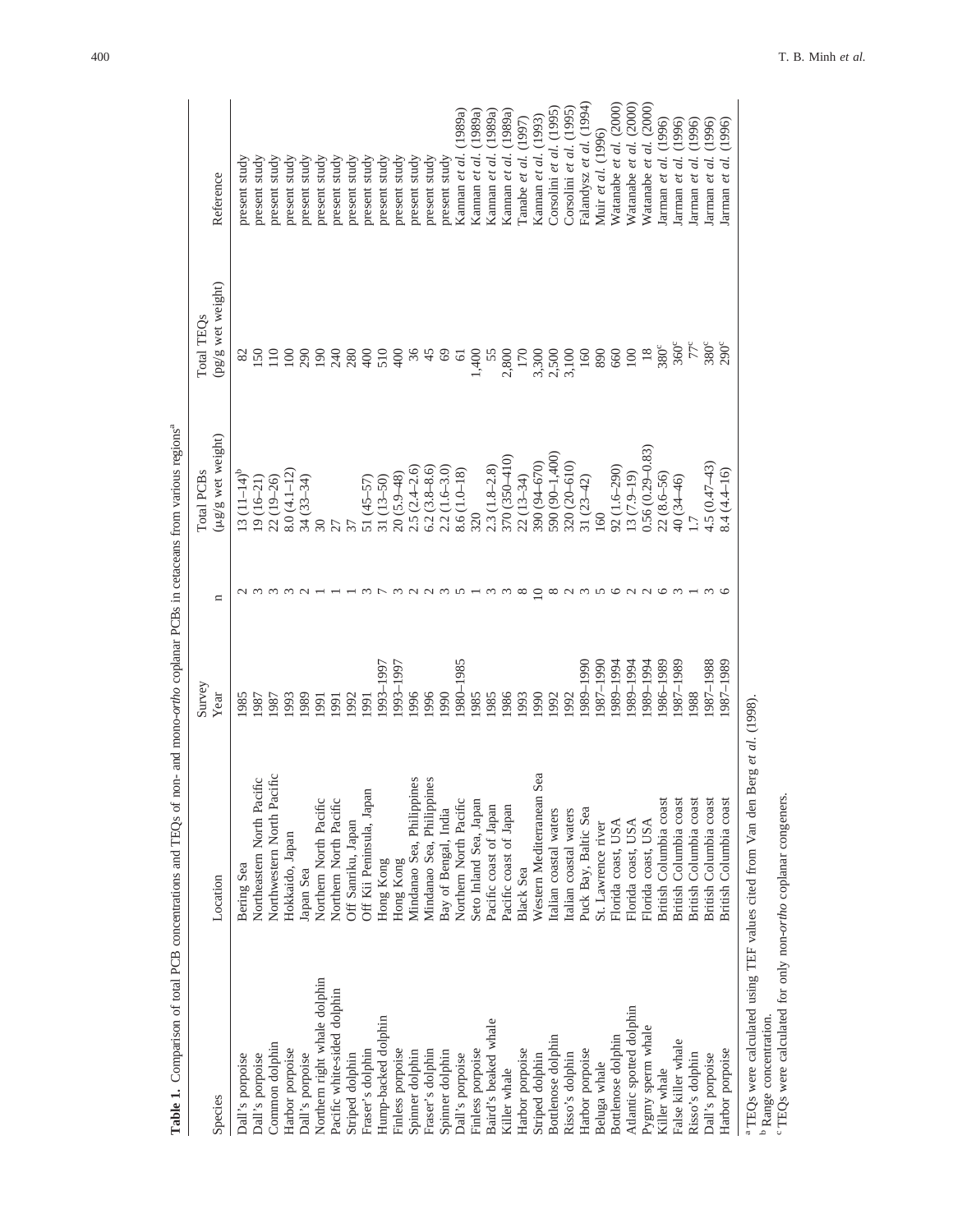

**Fig. 2.** Percentage composition of PCB congeners in the blubber of cetaceans from the North Pacific and Asian coastal waters

Pacific and along coastal waters of Japan, the Philippines, and India during 1985–1997. Data of two species, Indo-Pacific hump-backed dolphin and finless porpoise, were also included based on our previous study (Minh *et al.* 1999). Sampling locations of cetacean are shown in Figure 1. Blubber samples were obtained from three sources: (1) the fresh strandings along the coastlines, (2) accidental catches by fishermen, and (3) specimens collected by Whaling for Commercial and Scientific Purposes that were accepted by an international convention for the regulation of whaling. In the framework of our research, only those species with large population sizes were collected, and endangered species were ruled out. Since the purpose of this study is to discuss PCB accumulation in cetaceans on a global scale, factors influencing organochlorine concentrations, such as reproductive status, should be minimized. For this reason, only adult male animals were subjected for analysis. Blubber samples were taken from these individuals and immediately after dissection, samples were frozen in clean plastic bags, transported to the laboratory and stored at  $-20^{\circ}$ C until analysis.

The analytical procedure for PCBs and non-*ortho* coplanar congeners (IUPAC Nos. 77, 126, 169) was similar to that described previously (Wakimoto *et al.* 1971; Tanabe *et al.* 1987b). Briefly, 4–5 g of blubber was homogenized with anhydrous  $Na<sub>2</sub>SO<sub>4</sub>$  and Soxhlet extracted for 8 h. Extractable lipid content was gravimetrically determined from an aliquot of the extract. An aliquot of the concentrated extract was refluxed in 1 M KOH in ethanol for 1 h, and the solution was then transferred to a separatory funnel containing hexane and hexane-washed water. After partitioning, the hexane layer was concentrated and cleaned up on 1.5 g of silica gel (Wako-gel S-1, Wako Chemical Co., Japan) packed on a glass column. PCB congeners were eluted with 200 ml hexane. The hexane was then concentrated to 6 ml, and an aliquot (1 ml) was taken and treated with 5% fuming sulfuric acid and rinsed with hexane-washed water. The remaining 5 ml of hexane was passed through a glass column (5 mm ID) packed with 0.125 g activated charcoal (Wako) for the separation of non-*ortho* coplanar congeners. The first fraction eluted with 100 ml of 20% dichloromethane in hexane containing *ortho*-chlorine-substituted PCBs and other xenobiotics that interfere with the determination of non-*ortho* congeners, was discarded. The second fraction eluted with 100 ml of benzene:ethyl acetate (1:1) containing non-*ortho* coplanar PCBs was microconcentrated and residues were reconstituted into 5 ml of hexane. This hexane was treated with 5% fuming sulphuric acid and hexane-washed water. The final solutions were microconcentrated, if necessary, and injected into a gas chromatograph with a mass selective detector (GC-MSD) for quantification.

Quantification of PCB congeners as well as non-*ortho* coplanar analogues was carried out using a GC-MSD (Hewlett-Packard 5890 Series II) coupled with a MS (Hewlett-Packard 5972 Series) having an electron impact (EI) at 70 eV. The GC column employed was DB-1 (J&W Scientific Inc., USA) fused silica capillary (0.25 mm  $\times$ 30 m) coated with 100% dimethylpolysiloxane at 0.25  $\mu$ m film thickness. The column oven temperature was programmed from 70 to 160°C at a rate of 20°C/min, held for 20 min, and then to 260°C at a rate of 2°C/min, held for 30 min. Helium was used as a carrier gas. The injector and ion source temperatures were kept at 250 and 280°C, respectively. An equivalent mixture of Kanechlors 300, 400, 500, and 600 was used as a standard for quantification. Concentrations of individual PCBs were quantified from the peak area of the sample to that of the corresponding external standard. PCBs homologues were determined by selective ion monitoring. Data was acquired by a Hewlett-Packard 5972C data system, in which cluster ions were monitored at *m/z* 254 and 256, 290 and 292, 324 and 326, 358 and 360, 392 and 394, and 428 and 430 for tri-, tetra-, penta-, hexa-, hepta-, and octachlorobiphenyls, respectively. For the analysis of non-*ortho* PCBs,  $M^+$  and  $(M + 2)^+$  cluster ions were monitored at *m/z* 290 and 292, 324 and 326, and 358 and 360 for IUPAC Nos. 77, 126, and 169, respectively.

Recoveries of total PCBs and non-*ortho* coplanar congeners were examined by spiking  $3.0 \mu$ g of Kanechlor standard and  $90.2$ ,  $91$ , and 30.4 ng of IUPAC Nos. 77, 126, and 169 standards to corn oil. The recoveries ranged from 100-105% for total PCBs, 93  $\pm$  6.5% for IUPAC 77, 96  $\pm$  7.0% for IUPAC 126, and 93  $\pm$  0.7% for IUPAC 169. PCB congeners are referred by their IUPAC numbers throughout the manuscript.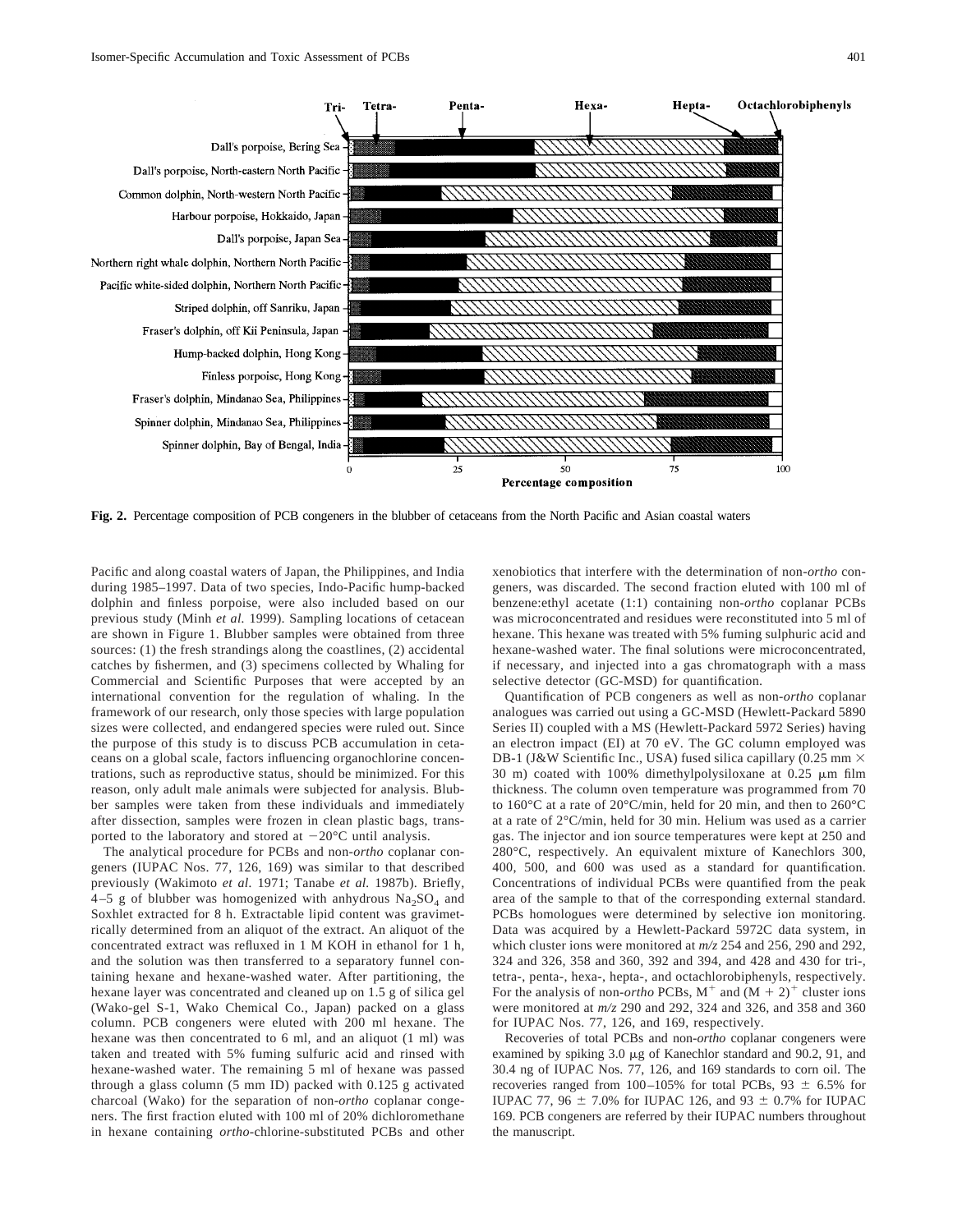

**Fig. 3.** A: PCB isomer and congener compositions in the blubber of cetaceans from the North Pacific and Asian coastal waters. B: PCB isomer and congener compositions in the blubber of cetaceans from the North Pacific and Asian coastal waters. Vertical bars represent concentrations of individual congeners relative to the most abundant congener (IUPAC No. 153), which was treated as 1.0

A procedural blank was analyzed with every set of six samples to check for interfering compounds to correct sample values, if necessary. For quality assurance and quality control, our laboratory participated in the Intercomparison Exercise for Persistent Organochlorine Contaminants in Marine Mammal Blubber organized by the National Institute of Standards and Technology (NIST) and Marine Mammal Health and Stranding Response Program of the National Oceanic and Atmospheric Administration's National Ma-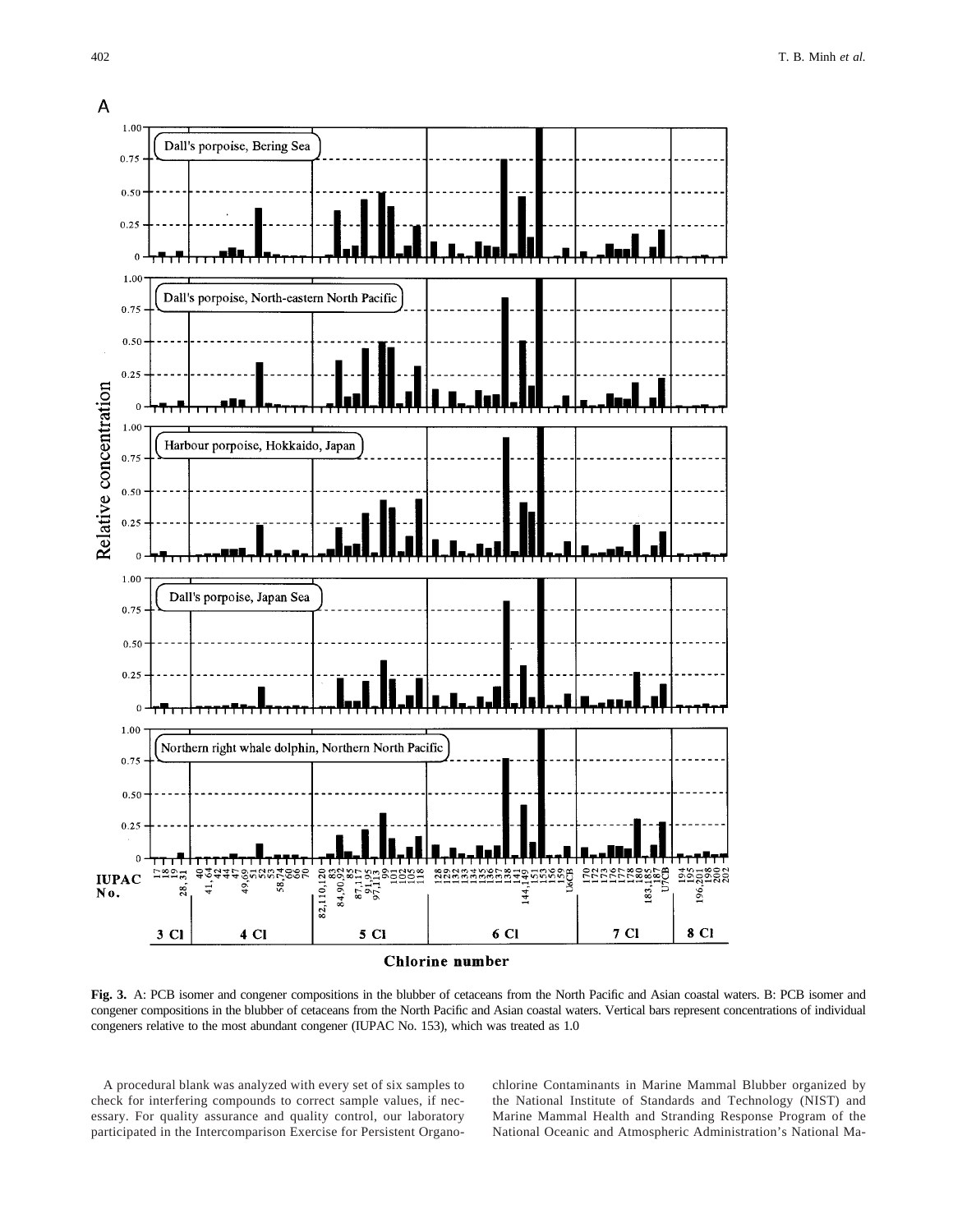

**Fig. 3.** Continued.

rine Fisheries Service (NOAA/NMFS). Standard reference material SRM 1945 was analyzed for selected PCB congeners and persistent organochlorines. Reliable results were obtained by comparison of generated data from our laboratory with those from material reference values.

## **Results and Discussion**

*Total PCB Residue Levels*

Total PCB concentrations found in the blubber of cetaceans are given in Table 1. Residue levels ranged from 2.2 (in spinner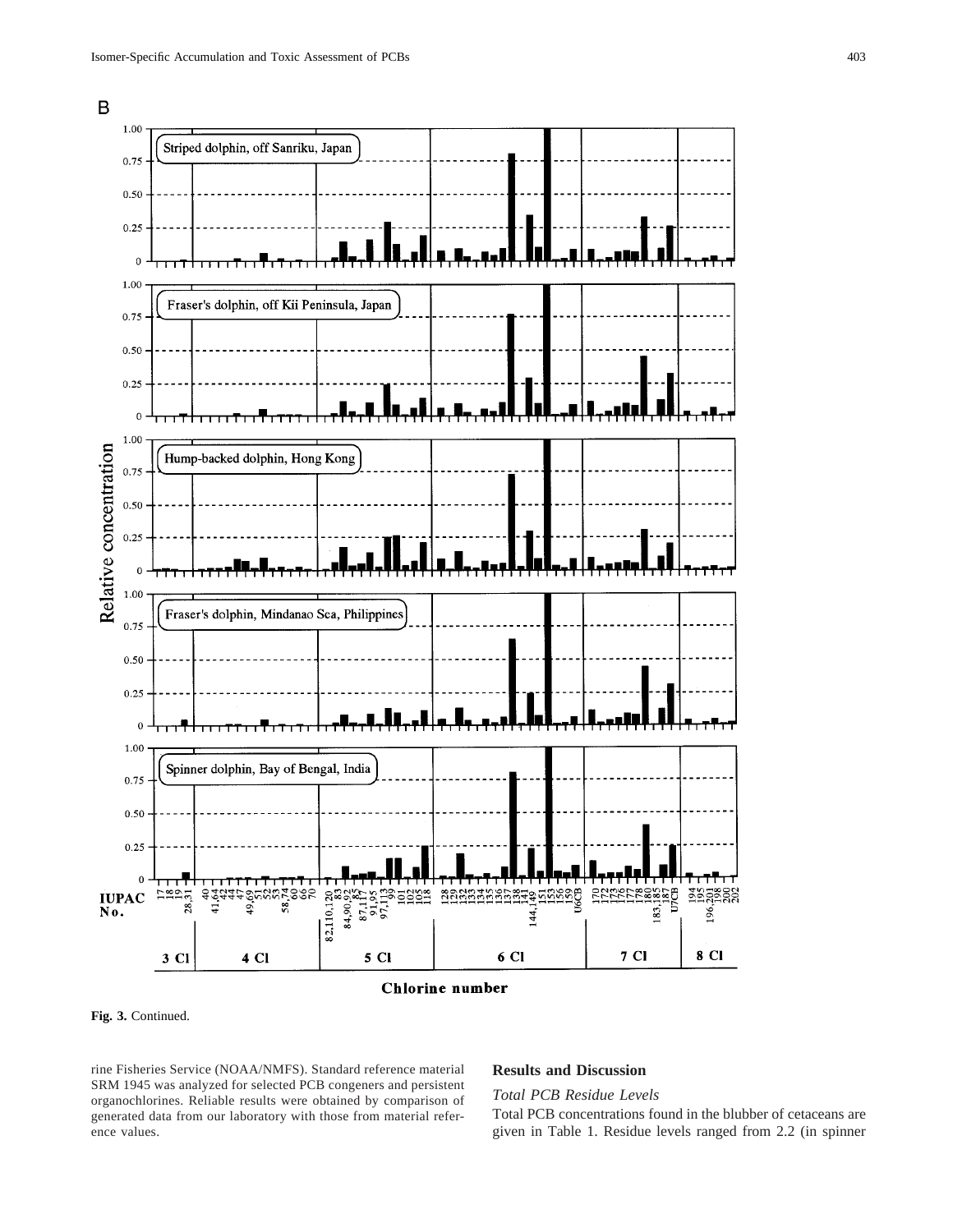|                             | <b>Species</b><br>Location<br>n<br>Lipid $(\%)$ | Dall's Porpoise<br>Bering Sea<br>2<br>$87(84 - 89)$ |                         | Dall's Porpoise<br>Northeastern North Pacific<br>3<br>$86(95-88)$ |                         | Common Dolphin<br>Northwestern North Pacific<br>3<br>$67(64-68)$ |                         |
|-----------------------------|-------------------------------------------------|-----------------------------------------------------|-------------------------|-------------------------------------------------------------------|-------------------------|------------------------------------------------------------------|-------------------------|
| PCB Congener<br>[IUPAC No.] | TEF*                                            | Conc.<br>(ng/g)                                     | <b>TEOs</b><br>(pg/g)   | Conc.<br>(ng/g)                                                   | <b>TEQs</b><br>(pg/g)   | Conc.<br>(ng/g)                                                  | <b>TEQs</b><br>(pg/g)   |
| Non- <i>ortho</i>           |                                                 |                                                     |                         |                                                                   |                         |                                                                  |                         |
| <b>IUPAC No. 77</b>         | 0.0001                                          | 0.72<br>$(0.72 - 0.72)$                             | 0.07<br>$(0.07 - 0.07)$ | 1.1<br>$(0.87-1.3)$                                               | 0.11<br>$(0.09 - 0.13)$ | 0.86<br>$(0.55-1.4)$                                             | 0.09<br>$(0.06 - 0.14)$ |
| IUPAC No. 126               | 0.1                                             | 0.18<br>$(0.17-0.19)$                               | 18<br>$(17-19)$         | 0.26<br>$(0.21 - 0.32)$                                           | 26<br>$(21-32)$         | 0.23<br>$(0.15 - 0.36)$                                          | 23<br>$(15-36)$         |
| IUPAC No. 169               | 0.01                                            | 0.17<br>$(0.14 - 0.19)$                             | 1.7<br>$(1.4-1.9)$      | 0.19<br>$(0.13 - 0.23)$                                           | 1.9<br>$(1.3-2.3)$      | 0.32<br>$(0.21 - 0.53)$                                          | 3.2<br>$(2.1 - 5.3)$    |
| Mono- <i>ortho</i>          |                                                 |                                                     |                         |                                                                   |                         |                                                                  |                         |
| IUPAC No. 105               | 0.0001                                          | 150<br>$(150 - 150)$                                | 15<br>$(15-15)$         | 310<br>$(246 - 360)$                                              | 31<br>$(24 - 36)$       | 160<br>$(120-190)$                                               | 16<br>$(12-19)$         |
| IUPAC No. 118               | 0.0001                                          | 420<br>$(400 - 430)$                                | 42<br>$(40-43)$         | 800<br>$(660 - 900)$                                              | 80<br>$(66 - 90)$       | 450<br>$(340 - 520)$                                             | 45<br>$(34 - 52)$       |
| IUPAC No. 156               | 0.0005                                          | 9.4<br>$(9.3 - 9.4)$                                | 4.6<br>$(4.6 - 4.7)$    | 21<br>$(14-29)$                                                   | 11<br>$(7.0 - 15)$      | 35<br>$(26-40)$                                                  | 18<br>$(13-20)$         |
| <b>Total TEOs</b>           |                                                 |                                                     | 81                      |                                                                   | 150                     |                                                                  | 110                     |

**Table 2.** Concentrations (wet weight) of non- and mono-*ortho* coplanar congeners and their 2,3,7,8-TCDD toxic equivalents (TEQs) in cetaceans from the North Pacific and Asian coastal waters

|                             | <b>Species</b><br>Location<br>n<br>Lipid $(\%)$ | Striped Dolphin<br>off Sanriku, Japan<br>50 |                       | Fraser's Dolphin<br>off Kii Peninsula, Japan<br>3<br>$70(61-78)$ |                         | Hump-backed Dolphin<br>Hong Kong<br>$46(31-76)$ |                       |
|-----------------------------|-------------------------------------------------|---------------------------------------------|-----------------------|------------------------------------------------------------------|-------------------------|-------------------------------------------------|-----------------------|
| PCB congener<br>(IUPAC No.) | TEF*                                            | Conc.<br>(ng/g)                             | <b>TEQs</b><br>(pg/g) | Conc.<br>(ng/g)                                                  | <b>TEQs</b><br>(pg/g)   | Conc.<br>(ng/g)                                 | <b>TEQs</b><br>(pg/g) |
| Non- <i>ortho</i>           |                                                 |                                             |                       |                                                                  |                         |                                                 |                       |
| <b>IUPAC No. 77</b>         | 0.0001                                          | 1.1                                         | 0.11                  | 3.6<br>$(2.4 - 5.2)$                                             | 0.36<br>$(0.24 - 0.52)$ | 9.1<br>$(3.6-19)$                               | 0.91<br>$(0.36-1.9)$  |
| <b>IUPAC No. 126</b>        | 0.1                                             | 0.43                                        | 43                    | 1.3<br>$(0.89 - 2.0)$                                            | 130<br>$(89 - 200)$     | 2.1<br>$(1.1-2.9)$                              | 210<br>$(110-290)$    |
| IUPAC No. 169               | 0.01                                            | 0.47                                        | 4.7                   | 1.7<br>$(1.3 - 2.4)$                                             | 17<br>$(13-24)$         | 0.62<br>$(0.19 - 0.99)$                         | 6.2<br>$(1.9 - 9.9)$  |
| Mono- <i>ortho</i>          |                                                 |                                             |                       |                                                                  |                         |                                                 |                       |
| IUPAC No. 105               | 0.0001                                          | 480                                         | 48                    | 570<br>$(490 - 640)$                                             | 57<br>$(49 - 64)$       | 440<br>$(290 - 590)$                            | 44<br>$(29 - 59)$     |
| IUPAC No. 118               | 0.0001                                          | 1,300                                       | 130                   | 1,300<br>$(1,200-1,400)$                                         | 130<br>$(120-140)$      | 1,500<br>$(1,100-2,000)$                        | 150<br>$(110 - 200)$  |
| IUPAC No. 156               | 0.0005                                          | 110                                         | 55                    | 130<br>$(120-140)$                                               | 65<br>$(60 - 67)$       | 190<br>$(90 - 290)$                             | 95<br>$(45 - 150)$    |
| Total TEOs                  |                                                 |                                             | 280                   |                                                                  | 400                     |                                                 | 510                   |

dolphins from India) to 51  $\mu$ g/g wet weight (in Fraser's dolphins off Kii Peninsula). Generally, cetaceans inhabiting temperate and cold waters accumulated relatively higher concentrations than the species from tropical waters. The highest residue concentrations were found in Fraser's dolphins collected off Kii Peninsula, Japan (mean: 51 µg/g wet weight), reflecting serious PCB contamination in heavily industrialized areas. PCB input to the environment has still taken place due to the disposal of PCBs used in electrical equipment. This situation has led to the continuous contamination by PCBs in humans and wildlife. Elevated accumulation of PCBs was also previously reported in several cetacean species collected from Japanese coastal waters (Kannan *et al.* 1989a; Tanabe *et al.* 1988). Moreover, high concentrations were also observed in some open ocean species, such as northern right whale dolphin (30  $\mu$ g/g wet weight) and Pacific white-sided dolphin (27  $\mu$ g/g wet weight), which may be attributable to a wide migration range and distribution of these species (Carvadine 1995). Fras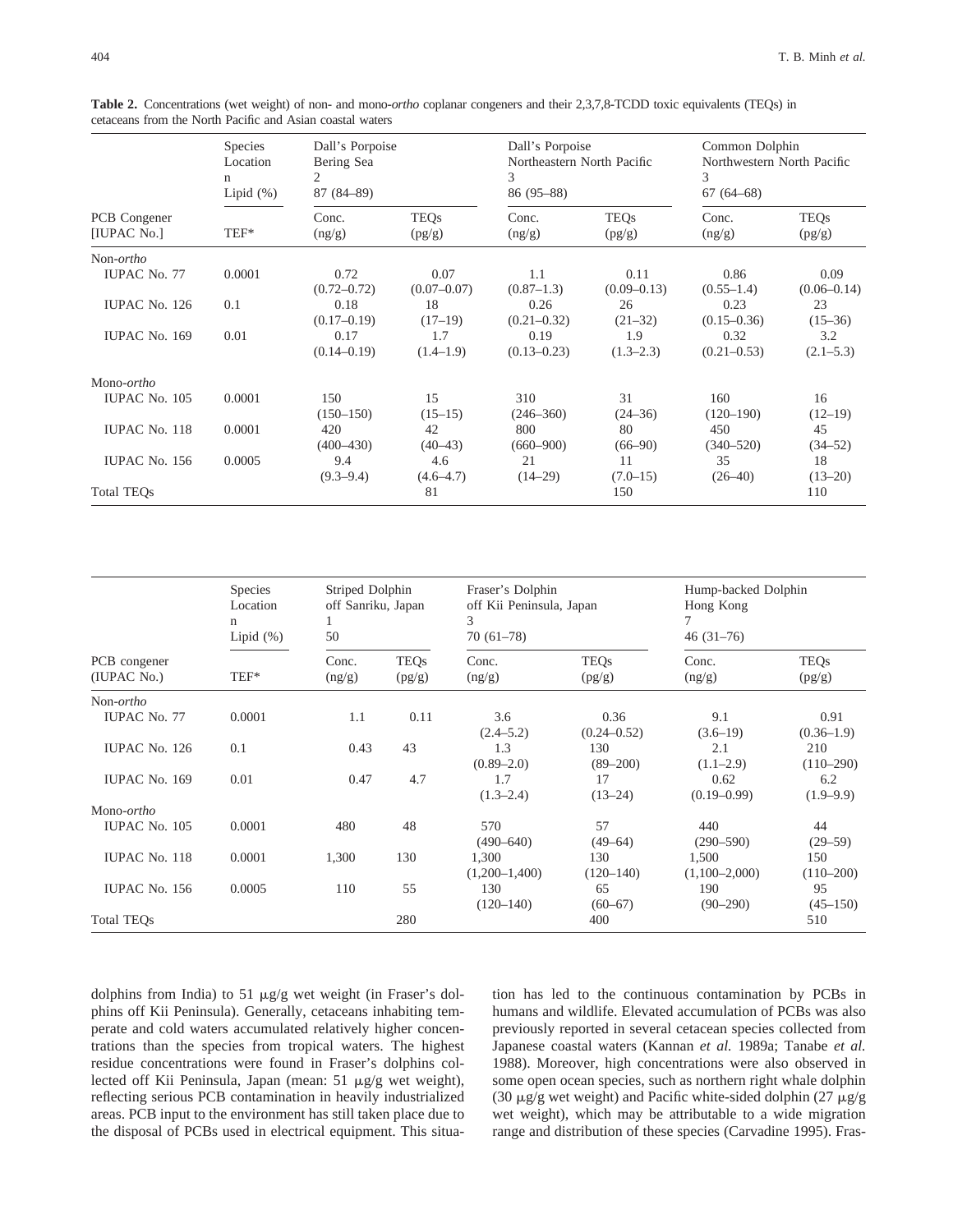Dall's Porpoise Japan Sea

Harbor Porpoise Hokkaido, Japan

3

|             |        | Northern Right Whale Dolphin |                        | Pacific White-Sided Dolphin |
|-------------|--------|------------------------------|------------------------|-----------------------------|
|             |        | Northern North Pacific       | Northern North Pacific |                             |
|             |        |                              |                        |                             |
|             | 82     |                              | 76                     |                             |
| <b>TEQs</b> | Conc.  | <b>TEOs</b>                  | Conc.                  | <b>TEOs</b>                 |
| (pg/g)      | (ng/g) | (pg/g)                       | (ng/g)                 | (pg/g)                      |

| 3<br>77 (70-90)         |                         | 2<br>$87(86-89)$         |                         | 82              |                       | 76              |                       |
|-------------------------|-------------------------|--------------------------|-------------------------|-----------------|-----------------------|-----------------|-----------------------|
| Conc.<br>(ng/g)         | <b>TEQs</b><br>(pg/g)   | Conc.<br>(ng/g)          | <b>TEQs</b><br>(pg/g)   | Conc.<br>(ng/g) | <b>TEQs</b><br>(pg/g) | Conc.<br>(ng/g) | <b>TEQs</b><br>(pg/g) |
| 1.5<br>$(0.4 - 3.5)$    | 0.15<br>$(0.04 - 0.35)$ | 3.7<br>$(3.6 - 3.8)$     | 0.37<br>$(0.36 - 0.38)$ | 0.74            | 0.074                 | 1.7             | 0.17                  |
| 0.26<br>$(0.20 - 0.34)$ | 26<br>$(20-34)$         | 0.79<br>$(0.78 - 0.80)$  | 79<br>$(78 - 80)$       | 0.15            | 15                    | 0.89            | 89                    |
| 0.26<br>$(0.11 - 0.44)$ | 2.6<br>$(1.1-4.4)$      | 0.46<br>$(0.43 - 0.48)$  | 4.6<br>$(4.3 - 4.8)$    | 0.1             | 1.0                   | 0.37            | 3.7                   |
| 150<br>$(97 - 230)$     | 15<br>$(9.7-23)$        | 510<br>$(420 - 600)$     | 51<br>$(42 - 60)$       | 440             | 44                    | 370             | 37                    |
| 490<br>$(260 - 840)$    | 49<br>$(26 - 84)$       | 1,300<br>$(1,000-1,600)$ | 130<br>$(100-160)$      | 880             | 88                    | 700             | 70                    |
| 22<br>$(11-31)$         | 11<br>$(5.5-16)$        | 51<br>$(37-64)$          | 26<br>$(19-32)$         | 75              | 38                    | 78              | 39                    |
|                         | 100                     |                          | 290                     |                 | 190                   |                 | 240                   |

| Finless Porpoise<br>Hong Kong<br>3<br>$64(29-87)$                      |                                                                    | Spinner Dolphin<br>Mindanao Sea, Philippines<br>2<br>$66(63-68)$ |                                                                            | Fraser's Dolphin<br>Mindanao Sea, Philippines<br>2<br>$66(64-67)$ |                                                                       | Spinner Dolphin<br>Bay of Bengal, India<br>3<br>$66(53-73)$ |                                                                       |
|------------------------------------------------------------------------|--------------------------------------------------------------------|------------------------------------------------------------------|----------------------------------------------------------------------------|-------------------------------------------------------------------|-----------------------------------------------------------------------|-------------------------------------------------------------|-----------------------------------------------------------------------|
| Conc.                                                                  | <b>TEOs</b>                                                        | Conc.                                                            | <b>TEOs</b>                                                                | Conc.                                                             | <b>TEQs</b>                                                           | Conc.                                                       | <b>TEOs</b>                                                           |
| (ng/g)                                                                 | (pg/g)                                                             | (ng/g)                                                           | (pg/g)                                                                     | (ng/g)                                                            | (pg/g)                                                                | (ng/g)                                                      | (pg/g)                                                                |
| 3.3                                                                    | 0.33                                                               | 0.25                                                             | 0.025                                                                      | 0.31                                                              | 0.03                                                                  | 1.9                                                         | 0.19                                                                  |
| $(0.56 - 6.0)$                                                         | $(0.06 - 0.6)$                                                     | $(0.20 - 0.29)$                                                  | $(0.02 - 0.03)$                                                            | $(0.21 - 0.41)$                                                   | $(0.02 - 0.04)$                                                       | $(0.8-2.9)$                                                 | $(0.08 - 0.29)$                                                       |
| 0.6                                                                    | 60                                                                 | 0.15                                                             | 15                                                                         | 0.13                                                              | 13                                                                    | 0.36                                                        | 36                                                                    |
| $(0.27 - 0.92)$                                                        | $(27-92)$                                                          | $(0.13 - 0.16)$                                                  | $(13-16)$                                                                  | $(0.08 - 0.17)$                                                   | $(8.0 - 17)$                                                          | $(0.15 - 0.58)$                                             | $(15-58)$                                                             |
| 0.36                                                                   | 3.6                                                                | 0.35                                                             | 3.5                                                                        | 0.19                                                              | 1.9                                                                   | 0.26                                                        | 2.6                                                                   |
| $(0.28 - 0.43)$                                                        | $(2.8-4.3)$                                                        | $(0.28 - 0.41)$                                                  | $(2.8-4.1)$                                                                | $(0.11 - 0.27)$                                                   | $(1.1 - 2.7)$                                                         | $(0.14 - 0.32)$                                             | $(1.4 - 3.2)$                                                         |
| 450<br>$(140 - 750)$<br>2,200<br>$(510 - 3800)$<br>130<br>$(64 - 190)$ | 45<br>$(14-75)$<br>220<br>$(51 - 380)$<br>65<br>$(32 - 95)$<br>390 | 25<br>$(24 - 26)$<br>80<br>$(77 - 83)$<br>12<br>$(11-12)$        | 2.5<br>$(2.4 - 2.6)$<br>8.0<br>$(7.7 - 8.3)$<br>6.0<br>$(5.5 - 6.0)$<br>35 | 51<br>$(31-70)$<br>150<br>$(91 - 200)$<br>19<br>$(11-27)$         | 5.1<br>$(3.1 - 7.0)$<br>15<br>$(9.1 - 20)$<br>9.5<br>$(5.5-14)$<br>45 | 36<br>$(31-42)$<br>99<br>$(82 - 130)$<br>21<br>$(15-29)$    | 3.6<br>$(3.1 - 4.2)$<br>9.9<br>$(8.2 - 13)$<br>16<br>$(7.5-15)$<br>68 |

Data on hump-backed dolphin and finless porpoise from Hong Kong were cited from Minh *et al.* (1999).

Values in parentheses indicate the range.

\* TEF values were cited from Van den Berg *et al.* (1998).

er's dolphins and spinner dolphins from the Philippines and India contained the lowest concentrations. In comparison with contamination status in other parts of the world (Table 1), average PCB concentrations in cetaceans from the North Pacific and Asian coastal waters  $(22 \mu g/g \text{ wet weight})$  were greater than those reported in killer whales, Risso's dolphins, Dall's porpoises, and harbor porpoises from coastal waters of British Columbia (Jarman *et al.* 1996), Atlantic spotted dolphins and pygmy sperm whales from the U.S. Atlantic coasts (Watanabe *et al.* 2000), and comparable to those found in harbor porpoises from the Black Sea (Tanabe *et al.* 1997) and common dolphins from Puck Bay, Poland (Falandysz *et al.* 1994). However, these levels were still significantly lower than those reported in the blubbers of striped dolphins, which were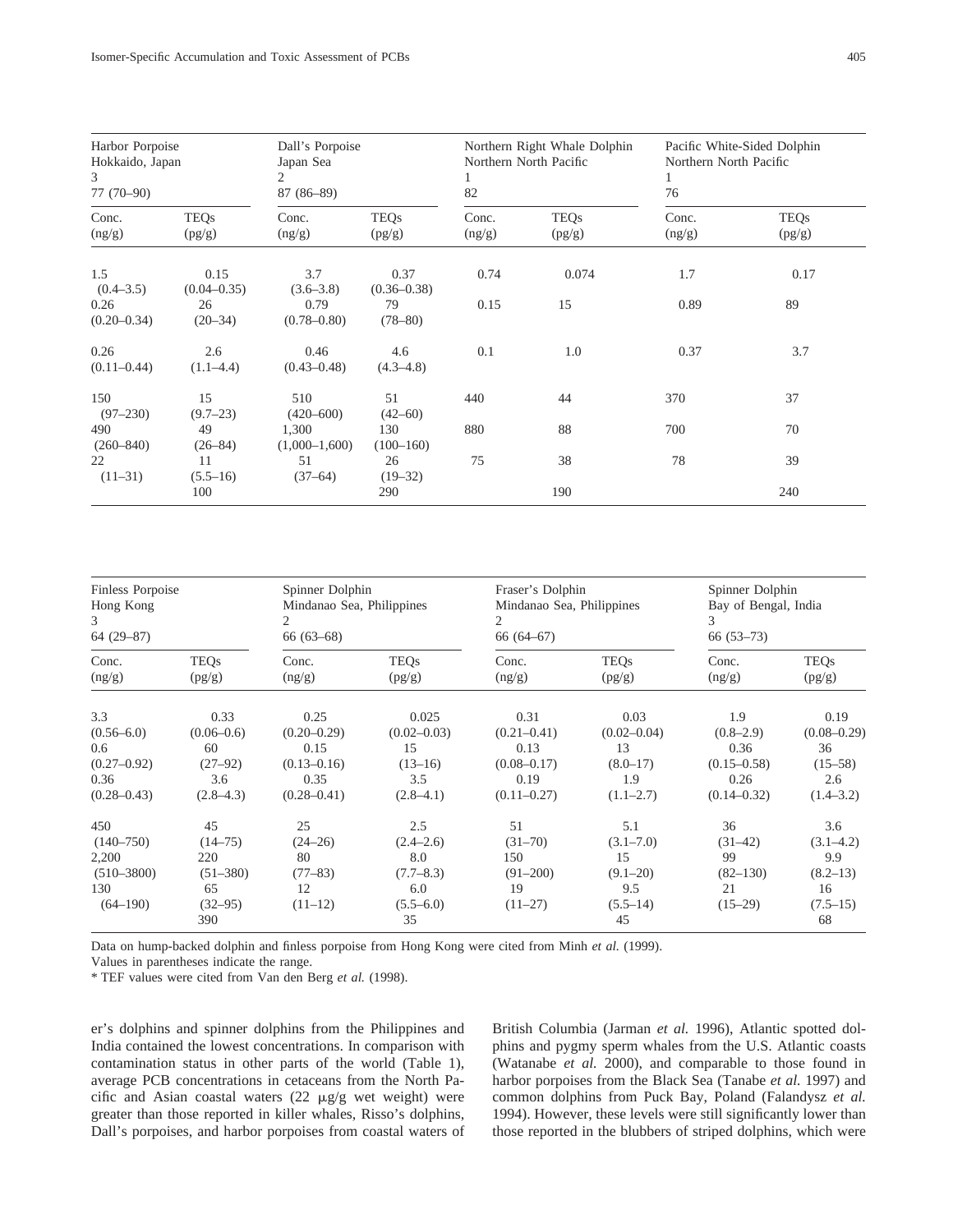victims of an epizootic in the western Mediterranean Sea during 1990–1992 and bottlenose dolphins and Risso's dolphins found dead along Italian coastal waters (Kannan *et al.* 1993; Corsolini *et al.* 1995) as well as in beluga whales from St. Lawrence River, Canada (Muir *et al.* 1996). Nevertheless, in some species from Japanese coastal waters, such as Fraser's dolphin collected off Kii Peninsula, PCB concentrations in the blubber approached the level associated with health risk of cetaceans (Wagemann and Muir 1984).

### *Isomer-Specific Accumulation*

Figure 2 shows the percentage composition of PCB congeners in different cetacean species from the North Pacific and Asian coastal waters. Penta- and hexachlorobiphenyls were the most predominant congeners, accounting for about 70% of the total PCBs. In general, variations in PCB compositions were rather small among species examined. These results were somewhat different from those observed in diseased striped dolphins and stranded bottlenose and Risso's dolphins from the Mediterranean Sea, which showed the predominance of higher chlorinated biphenyls. In these species, induction of cytochrome P-450 monooxygenase due to the extremely elevated total PCB concentrations was suggested and consequently resulted in the biodegradation of lesser chlorinated congeners (Kannan *et al.* 1993; Corsolini *et al.* 1995).

Isomer-specific analysis of PCBs in the blubber of cetaceans revealed the presence of 61 individual congeners (Figure 3a, 3b). Hexachlorobiphenyl IUPAC No. 153 was the most prevalent congener, followed by IUPAC Nos. 138 and 180. In addition, IUPAC Nos. 52, 91/95, 99, 101, 118, 132, 144/149, 170, 177, 178, 187, and a  $U_7CB$  (heptachlorobiphenyl of unknown structure for which no standard was available) were also the major congeners in almost the species examined. It is interesting to note that the prevalence of lesser chlorinated congeners was found in cetaceans from cold and temperate waters in the northern regions, whereas species from tropical waters have higher chlorinated biphenyls as predominant congeners. As seen in Figure 3, tri-, tetra-, and pentachlorobiphenyls (e.g., IUPAC Nos. 47, 52, 84/90/92, 91/95, 99, 101, 118) in Dall's porpoises from Bering Sea and northeastern North Pacific, harbor porpoises from Hokkaido, Japan, and northern right whale dolphin from northern North Pacific accounted for relatively higher proportions than those of other species collected from the southern regions. The congener profiles in Figure 2 also support the trend observed in isomer-specific analysis.

In this context, behavior of individual PCB congeners in global terms should be considered. Lower chlorinated biphenyls, with high Henry's Law constants (HLCs), were shown to have negative flux by gas exchange across air-water interface in the Bering Sea and the North Pacific region (Iwata *et al.* 1993). As a result, semivolatile persistent OCs with higher HLCs tend to be transported to long distance toward the northern region. Lower chlorinated members (with higher HLCs) are more susceptible to atmospheric transport, preferentially deposited toward colder waters and accumulated in marine organisms in this region, including cetaceans. In the present study, results observed in cetaceans collected from Bering Sea

and various locations in the North Pacific could be explained in the light of such a global redistribution phenomenon, which is mainly characterized by temperature dependent physicochemical properties of semivolatile persistent organic compounds.

On the other hand, results in PCB isomer–specific analysis of various kinds of cetaceans collected at different locations in the Asia-Pacific region may provide a plausible explanation regarding the implication of migration patterns of cetacean species to the contamination status in the locations where they were collected. These species were collected in the remote waters of the North Pacific Ocean and along coastal waters of Japan, Hong Kong, the Philippines, and India. According to the results in isomer-specific analysis (Figure 3a and 3b), the global fractionation phenomenon was clearly observed, particularly for the compositions of tri-, tetra-, and pentachlorobiphenyls. The decreasing trend of these compositions was observed in cetaceans collected from the northern to the southern areas of the Asia-Pacific region. The predominance of lower chlorobiphenyl congeners in cetaceans from cold and temperate waters is in accordance with the latitudinal fractionation, as discussed earlier. Thus, in this study, results of PCB accumulation in cetaceans collected from each location may reflect actual contamination status in that region, and the implication of migration of cetacean species seems to be minor.

Furthermore, it should be noted that some species, such as Dall's porpoise and common dolphin from the North Pacific Ocean, were collected during the period of 1985–1987, and therefore the temporal changes cannot be ruled out. However, according to our survey on temporal trend of organochlorines in cetaceans in the western North Pacific, there was no significant difference in total PCB residue levels as well as isomer and congener patterns in striped dolphins during the period of 1978–1986 (Longanathan *et al.* 1990). A recent temporal trend monitoring of organochlorine residues in minke whales collected from the North Pacific has revealed a steady-state of PCBs during 1987–1994 (Aono *et al.* 1997). In this context, it was also suggested that temporal change of PCBs in the remote waters was very slow and it could be attributable to the huge PCB load in the open ocean (Tanabe *et al.* 1988). In this study, although sampling time of cetaceans was different among locations, it is possible to draw some relevant interpretations regarding contamination status in view of the above findings, which showed the minor temporal changes in PCB residues and isomer patterns in cetaceans from the North Pacific Ocean.

## *Coplanar PCBs and Their Toxicological Impact*

Concentrations of the most toxic non-*ortho* coplanar congeners, IUPAC Nos. 77, 126, and 169, as well as mono-*ortho* congeners IUPAC Nos. 105, 118, and 156 in various cetaceans species from North Pacific and Asian coastal waters are listed in Table 2. Mean concentrations (wet weight) of three non*ortho* congeners ranged from 0.75 ng/g (in spinner dolphins from Philippines) to 6.6 ng/g (in Fraser's dolphins from off Kii Peninsula). In general, concentrations of IUPAC 77 were the highest among non-*ortho* congeners. Similar results were also observed in various aquatic mammals (Kannan *et al.* 1989a,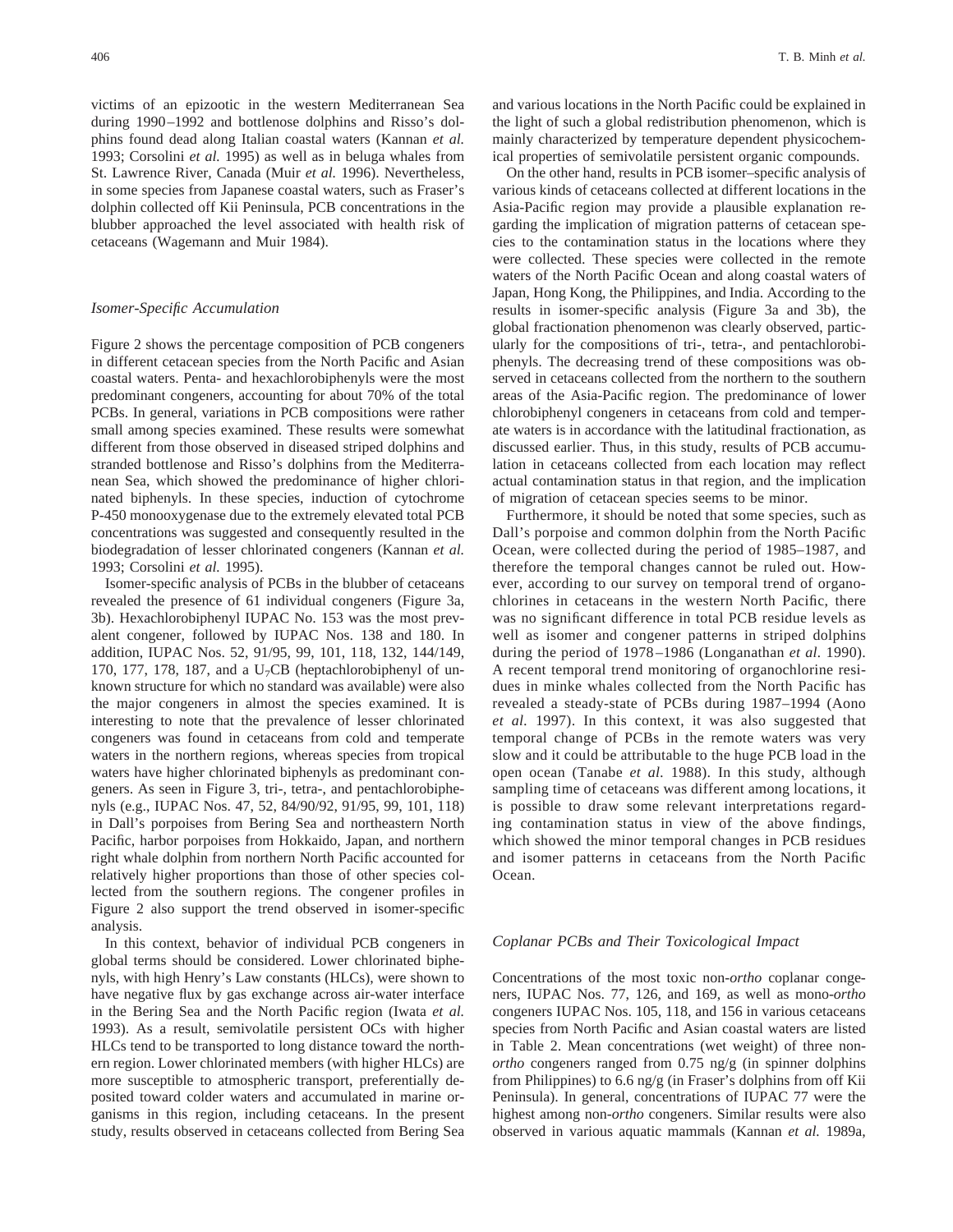

**Fig. 4.** 2,3,7,8-Tetrachlorodibenzo-*p*-dioxin equivalents (TEQs) of non- and mono-*ortho* coplanar PCBs in the blubber of cetaceans from the North Pacific and Asian coastal waters

1993; Jarman *et al.* 1996; Muir *et al.* 1996; Tanabe *et al.* 1997; Storr-Hansen and Spliid 1993; Nakata *et al.* 1997, 1998), which may be attributable to its predominant existence in technical PCB preparations, three to four orders of magnitude greater than IUPACs 126 and 169, respectively (Kannan *et al.* 1993). Concentrations of mono-*ortho* congeners were about two to three orders of magnitude greater than those of non*ortho* congeners (ranged from 120 to 2,900 ng/g wet weight) (Table 2).

Mammal-specific 2,3,7,8-TCDD toxic equivalency factors (TEFs) recently proposed by World Health Organization (WHO) (Van den Berg *et al.* 1998) were used to estimate the toxic equivalents (TEQs) of non- and mono-*ortho* PCB congeners detected in the blubber of cetaceans (Table 2). Mean concentrations of TEQs (wet weight) were considerably high in hump-backed dolphins (510 pg/g), finless porpoises (390 pg/g) from Hong Kong coastal waters, and Fraser's dolphins off Kii Peninsula (400 pg/g), while lower levels were observed from species in higher (Bering Sea and the North Pacific) and lower latitude regions (the Philippines and India). As shown in Figure 4, the TEQs in cetaceans from different locations indicated an increasing toxicological impact of coplanar PCBs in the midlatitude region (Japan and Hong Kong), where industrial and human activities are very high and point sources of pollution are also conspicuous. Our earlier studies likewise showed elevated contamination by persistent OCs in various environmental compartments from Japan and Hong Kong (Kannan *et al.* 1989b, 1989c; Tanabe *et al.* 1987c, 1988; Minh *et al.* 1999).

In a comparison of estimated TEQ concentrations in cetaceans from other parts of the world, the highest levels found in this study (in cetaceans from Hong Kong and off Kii Peninsula) were higher than those estimated for the blubber of harbor porpoises from the Black Sea (Tanabe *et al.* 1997) and common porpoises from Puck Bay, Poland (Falandysz *et al.* 1994), and comparable to those of killer whales, Risso's dolphins, Dall's porpoises, and harbor porpoises from the coastal waters of British Columbia and California (Jarman *et al.* 1996). These levels are, however, apparently lower than those reported in striped dolphins affected by an epizootic in the western Mediterranean Sea and bottlenose dolphins and Risso's dolphins from Italian coastal waters (Kannan *et al.* 1993; Corsolini *et al.* 1995) as well as in beluga whales from the St. Lawrence River, Canada (Muir *et al.* 1996) (Table 1).

Among six coplanar congeners, mono-*ortho* IUPAC 118 or non-*ortho* IUPAC 126 has the greatest contribution to the total TEQs (Figure 5). Contribution of IUPAC 118 was prominent in species from high latitude oceans, such as the Bering Sea and the North Pacific, whereas non-*ortho* congener IUPAC 126 accounted for the highest contribution in cetaceans from lower latitude region, such as in the Philippines and India. In almost cetacean species, contributions of mono-*ortho* congeners to TEQs were predominant (Figure 5). Similar results were also reported in various cetaceans from other locations (Kannan *et al.* 1989a, 1993; Corsolini *et al.* 1995; Watanabe *et al.* 2000). Interestingly, increasing percentage of non-*ortho* coplanar congeners was found in cetacean species from high to low latitudes.

Mono-*ortho* coplanar congeners are metabolized by both 3-methylcholanthrene (MC, mainly cytochrome P450 1A subfamily—CYP1A) and phenobarbital (PB, mainly cytochrome P450 2B subfamily—CYP2B) type enzymes, whereas CYP1A is responsible for metabolism of non-*ortho* coplanar congeners (Boon *et al.* 1997). In addition, small cetaceans were characterized by relatively low MC-type activities and a deficient PB-type enzymes (Tanabe *et al.* 1988; Watanabe *et al.* 1989). Due to higher exposure of mono-*ortho* congeners and relatively weak induction of CYP2B enzymes, these congeners accumulate preferentially and contribute greater TEQs as compared to non-*ortho* congeners. However, the increasing pattern of non*ortho* coplanar congeners in cetaceans from high to low latitude areas may be attributable to a decreasing biotransformation of non-*ortho* coplanar PCBs due to a lower potential for CYP1A induction. Alternatively, the behavior of these congeners in global terms can be another explanation for the observed pattern. Non-*ortho* coplanar congeners have relatively low values of Henry's Law constants (HLCs). For example, HLCs for IUPAC Nos. 77, 126, and 169 were estimated as 10.4, 8.29, and 6.60 Pa m<sup>3</sup>/mol, respectively (Dunnivant and Eizerman 1992), which are in the range of those reported for DDT compounds (Iwata *et al.* 1993). Persistent semivolatile organic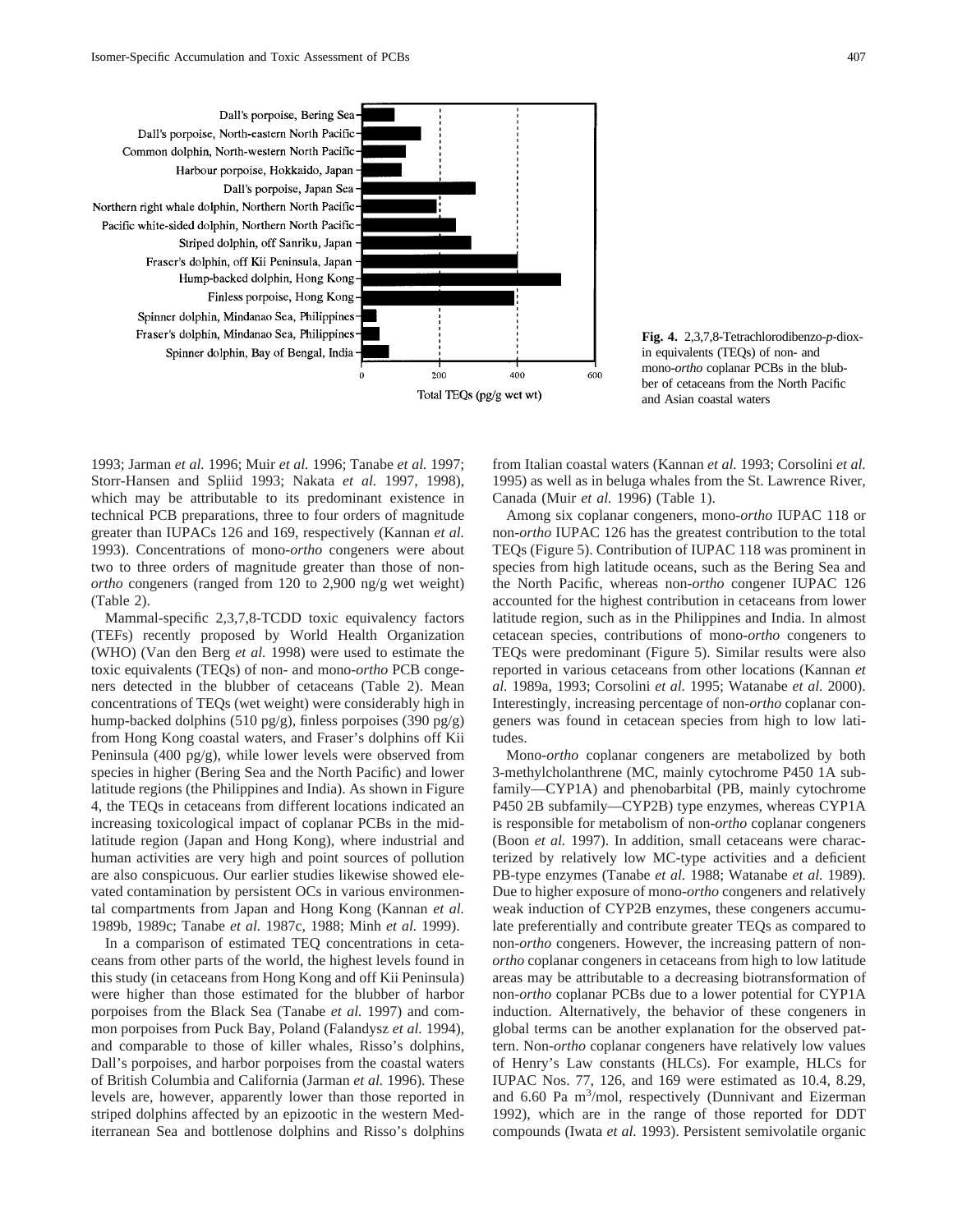

**Fig. 5.** Relative contribution to 2,3,7,8-tetrachlorodibenzo-*p*-dioxin equivalents (TEQs) by non- and mono-*ortho* congeners in the blubber of cetaceans from the North Pacific and Asian coastal waters

compounds with low HLCs were characterized by low mobility to migrate around the globe (Iwata *et al.* 1993). In this case, less transportable nature of non-*ortho* PCBs through atmosphere might be a reason for the relative enrichment of these congeners in cetaceans from lower latitudes.

Considering these observations, it can be suggested that some cetaceans from the North Pacific and Asian coastal waters may have relatively high risk for the impacts of dioxin-like toxicity, because of the high bioaccumulation potential of toxic coplanar PCBs. Recent toxicological studies have suggested the biological effects of toxic coplanar PCBs in mammals. A total TEQ concentration of 209 pg/g (lipid weight) in the blubber may be associated with immunological dysfunctions in harbor seals (*Phoca vitulina*) (Ross *et al.* 1995). Residue level of 60 pg/g TEQs (wet weight) has been suggested to affect reproductive failure in mink (*Mustela vison*) (Tillitt *et al.* 1996). A recent investigation on exposure of beluga whale leukocytes has suggested that certain mixture of several most abundant PCB congeners found in the blubber of cetaceans might induce immunosuppresion (De Guise *et al.* 1998). Although no direct evidence is so far available on the definable relationship between toxic symptoms in cetaceans and persistent organchlorine residues, mean TEQ concentrations of toxic coplanar PCBs in the blubber of some odontoceti cetaceans measured in the present study, such as northern right whale dolphin (230 pg/g lipid weight) and Pacific white-sided dolphin (320 pg/g lipid weight) from northern North Pacific, Dall's porpoise from Japan Sea (330 pg/g lipid weight), striped dolphin off Sanriku (560 pg/g lipid weight) and Fraser's dolphin from off Kii Peninsula, Japan (570 pg/g lipid weight), hump-

backed dolphin (1,100 pg/g lipid weight) and finless porpoise (610 pg/g lipid weight) from Hong Kong, exceeded the levels associated with immunosuppression in harbor seals as noted by Ross *et al.* (1995). Considering various suggestive indications of toxicity caused by organochlorines to marine mammals and the suspected link between mass mortalities and organochlorine residues, continued monitoring and ecotoxicological studies are necessary to understand the status of contamination as well as actual health effects of man-made chemicals, particularly PCBs and highly toxic coplanar congeners, on wild individuals and populations of cetaceans.

*Acknowledgments.* The authors wish to thank Prof. H. Ogi and K. Shimazaki (Faculty of Fisheries, Hokkaido University, Japan); Prof. T. Kasuya (Faculty of Bioresources, Mie University); Drs. K. Takagi and H. Tanaka (National Research Institute of Far Seas Fisheries, Japan); Dr. M. Amano (Ocean Research Institute, The University of Tokyo, Japan); Dr. Y. Fujise (Institute of Cetacean Research, Japan); Ms. P. Suarez (Silliman University, Dumaguete City, Negros Oriental, Philippines); and the staff of the Center of Advanced Study in Marine Biology, Annamalai University, India, for collection of cetacean samples. The collection of samples from Hong Kong was supported by grants from the Hong Kong Airport Authority and the Agriculture and Fisheries Department of the Hong Kong SAR Government. The assistance in collection of samples from stranded cetaceans of Dr. E. C. M. Parsons, Ms. I. Beasley, Ms. M. Torey, and several other individuals is acknowledged. We also wish to thank Dr. K. Kannan (Michigan State University) for critical reading of this manuscript. This study was supported by a Grant-in-Aid from the Scientific Research Programs of the Ministry of Education, Science and Culture of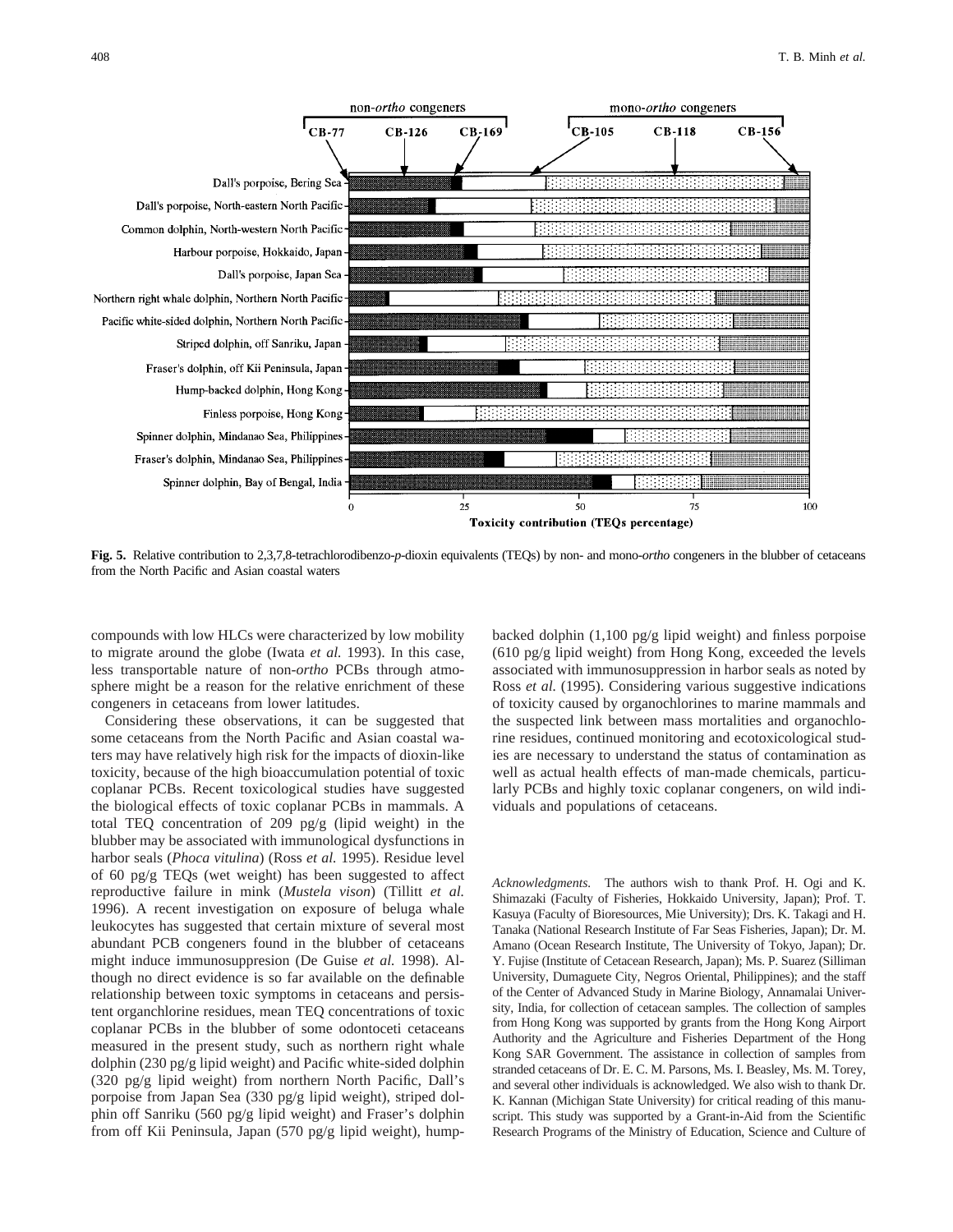Japan (Project nos. 12308030, 11878094, 09306021, and 09460086), and the 2nd Toyota High-Tech Research Grant Program.

#### **References**

- Aguilar A, Borrell A (1994) Abnormally high polychlorinated biphenyl levels in striped dolphins (*Stenella coeruleoalba*) affected by the 1990–1992 Mediterranean epizootic. Sci Tot Environ 154: 237–247
- Aono S, Tanabe S, Fujise Y, Kato H, Tatsukawa R (1997) Persistent organochlorines in minke whale (*Balaenoptera Acutorostrata*) and their prey species from the Antarctic and the North Pacific. Environ Pollut 98:81–89
- Boon JP, van der Meer J, Allchin CR, Law RJ, Klungsoyr J, Leonards PEG, Spliid H, Storr-Hansen E, Mckenzie C, Wells DE (1997) Concentration-dependent changes of PCB patterns in fish-eating mammals: structural evidence for induction of cytochrome P450. Arch Environ Contam Toxicol 33:298–311
- Carvadine M (1995) Whales, dolphins and porpoises. DK Publishing Inc., New York, NY, 256 pp
- Colborn T, Smolen MJ (1996) Epidemiological analysis of persistent organochlorine contaminants in cetaceans. Rev Environ Contam Toxicol 146:91–172
- Corsolini S, Focardi S, Kannan K, Tanabe S, Borrell A, Tatsukawa R (1995) Congener profile and toxicity assessment of polychlorinated biphenyls in dolphin, sharks and tuna collected from Italian coastal waters. Mar Environ Res 40:33–53
- De Guise S, Martineau D, Béland P, Fournier M (1998) Effects of *in vitro* exposure of beluga whale leukocytes to selected organochlorines. J Toxicol Environ Health 55:479–493
- Dunnivant FM, Eizerman AW (1992) Quantitative structure–property relationships for aqueous solubilities and Henry's Law constants of polychlorinated biphenyls. Environ Sci Technol 26:1567–1573
- Falandysz J, Yamashita N, Tanabe S, Tatsukawa R, Rucinska L, Skóra K (1994). Congener-specific data on polychlorinated biphenyls in tissues of common porpoise from Puck Bay, Baltic Sea. Arch Environ Contam Toxicol 26:267–272
- Giesy J, Kannan K (1998) Dioxin-like and non-dioxin-like toxic effects of polychlorinated biphenyls (PCBs): implications for risk assessment. Crit Rev Toxicol 28:511–569
- Heide-Jorgensen MP, Harkonen T, Dietz R, Thompson P (1992) Reproductive of the 1988 European seal epizootic. Dis Aquat Organisms 13:37–62
- Iwata H, Tanabe S, Sakai N, Tatsukawa R (1993) Distribution of persistent organochlorines in the oceanic air and surface seawater and the role of ocean on their global transport and fate. Environ Sci Technol 27:1080–1098
- Iwata H, Tanabe S, Sakai N, Nishimura A, Tatsukawa R (1994) Geographical distribution of persistent organochlorines in air, water and sediments from Asia and Oceania and their implications for global redistribution from lower latitudes. Environ Pollut 85:15–33
- Jarman WM, Norstrom RJ, Muir DCG, Rosenberg B, Simon M, Baird RW (1996) Levels of organochlorine compounds, including PCDDs and PCDFs, in the blubber of cetaceans from the west coast of North America. Mar Pollut Bull 32:426–436
- Kannan N, Tanabe S, Ono M, Tatsukawa R (1989a). Critical evaluation of polychlorinated biphenyls toxicity in terrestrial and marine mammals: increasing impact of non-*ortho* and mono-*ortho* coplanar polychlorinated biphenyls from land to ocean. Arch Environ Contam Toxicol 18:850–857
- Kannan N, Tanabe S, Tatsukawa R, Phillips DHJ (1989b) Persistency of highly toxic coplanar PCBs in aquatic ecosystem: uptake and release kinetics of coplanar PCBs in green-lipped mussels (*Perna viridis linnaeus*). Environ Pollut 56:65–76
- Kannan N, Tanabe S, Okamoto T, Tatsukawa R, Phillips DJH (1989c) Polychlorinated biophenyls (PCBs) in sediments in Hong Kong: a congener-specific approach to the study of coplanar PCBs in aquatic ecosystem. Environ Pollut 62:223–235
- Kannan K, Tanabe S, Borrell A, Aguilar A, Focardi S, Tatsukawa R (1993) Isomer-specific analysis and toxic evaluation of polychlorinated biphenyls in stripped dolphin affected by an epizootic in the western Mediterranean Sea. Arch Environ Toxicol 25:227– 233
- Kannan K, Senthikumar K, Loganathan BG, Takahashi S, Odell DK, Tanabe S (1997) Elevated levels of tributhyltin and its breakdown products in bottlenose dolphins (*Tursiops truncatus*) found stranded along the US Atlantic and Gulf coasts. Environ Sci Technol 31:296–301
- Kannan K, Guruge KS, Thomas NJ, Tanabe S, Giesy JP (1998) Butyltin residues in southern sea otters (*Enhydra lutris nereis*) found dead along California coastal waters. Environ Sci Technol 32:1169–1175
- Longanathan BG, Tanabe S, Tanaka H, Watanabe S, Miyazaki N, Amano M, Tatsukawa R (1990) Comparison of organochlorine residue levels in the striped dolphin from western North Pacific, 1978–79 and 1986. Mar Pollut Bull 21:435–439
- Martineau D, Béland P, Desjardins C, Lagacé A (1987) Levels of organochlorine chemicals in tissues of beluga whales (*Delphinapterus leucas*) from the St. Lawrence estuary, Quebec, Canada. Arch Environ Contam Toxicol 16:137–147
- Minh TB, Watanabe M, Nakata H, Tanabe S, Jefferson TA (1999) Contamination by persistent organochlorines in small cetaceans from Hong Kong coastal waters. Mar Pollut Bull 39:383–392
- Muir DCG, Ford CA, Rosenberg B, Norstrom RJ, Simon M, Beland P (1996) Persistent organochlorines in beluga whales (*Delphinapterus leucas*) from the St. Lawrence River estuary—I. Concentrations and patterns of specific PCBs, chlorinated pesticides and polychlorinated dibenzo-*p*-dioxins and dibenzofurans. Environ Pollut 93:219–234
- Nakata H, Tanabe S, Tatsukawa R, Amano M, Miyazaki N, Petrov EA (1997) Bioaccumulation profiles of polychlorinated biphenyls including coplanar congeners and possible toxicological implications in Baikal seal (*Phoca sibirica*). Environ Pollut 95:57–65
- Nakata H, Tanabe S, Tatsukawa R, Koyama Y, Miyazaki N, Belikov S, Boltunov A (1998). Persistent organochlorine contaminants in ringed seals (*Phoca hispida*) from the Kara Sea, Russian Arctic. Environ Toxicol Chem 17:1745–1755
- Ross PS, Swart RD, Reijnders PJH, Loveren HV, Vos JG, Osterhaus ADME (1995) Contaminant-related suppression of delayed-type hypersensitivity and antibody responses in harbour seals fed herring from the Baltic Sea. Environ Health Perspect 103:162–167
- Safe SH (1994) Polychlorinated biphenyls (PCBs): environmental impact, biochemical and toxic responses, and implication for risk assessment. Crit Rev Toxicol 24:87–149
- Storr-Hansen E, Spliid H (1993) Distribution pattern of polychlorinated biphenyl congeners in harbour seal (*Phoca vitulina*) tissues: statistical analysis. Arch Environ Toxicol 25:328–345
- Swart RL de, Ross PS, Vedder EJ, Timmerman HH, Heisterkamp SH, van Loveren H, Vos JG, Reijnders PJH, Osterhaus ADME (1994) Impairment of immunological functions in harbour seals *Phoca vitulina* feeding on fish from polluted coastal waters. Ambio 23:155–289
- Tanabe S (1988) PCB problem in the future: foresight from current knowledge. Environ Pollut 50:5–28
- Tanabe S, Tatsukawa R (1992) Chemical modernization and vulnerability of cetaceans: increasing toxic threat of organochlorine contaminants. *In* Walker CH, Livingstone DR (eds) Persistent pollutants in marine ecosystem. Pergamon Press, New York, NY, pp 161–177
- Tanabe S, Kannan N, Subramanian AN, Watanabe S, Tatsukawa R (1987a) Highly toxic coplanar PCBs: occurrence, source, persis-